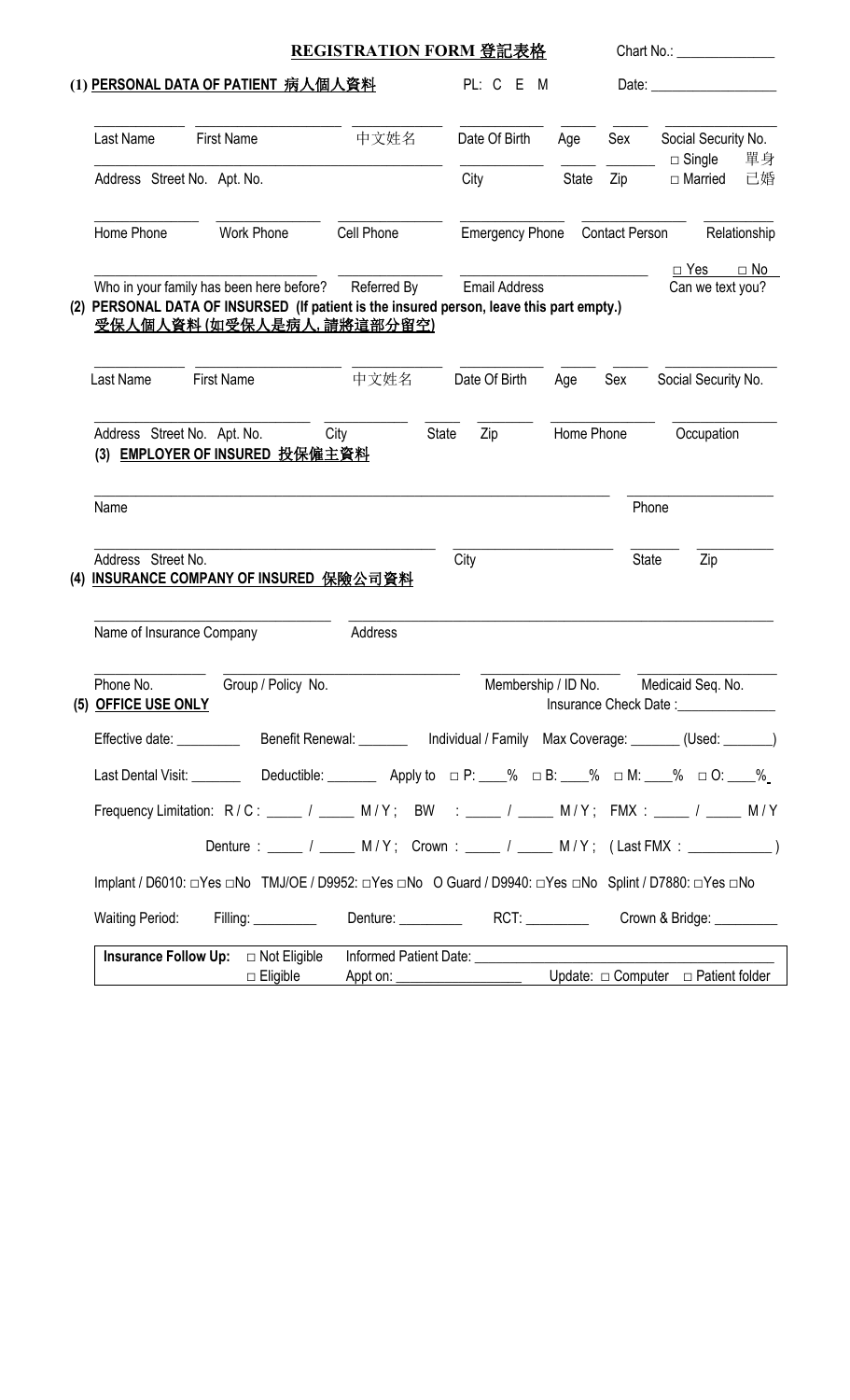|    |                                                                                                               |                                    |                            | Yes | No |
|----|---------------------------------------------------------------------------------------------------------------|------------------------------------|----------------------------|-----|----|
| 1. | Are you now seeing a physician?<br>你現在有因為身體不適看醫生嗎?                                                            |                                    |                            |     |    |
| 2. | Are you now taking medications, drugs, pills, etc?                                                            |                                    |                            |     |    |
| 3. | 你現在有吃藥嗎?<br>Do you have any allergy?                                                                          |                                    |                            |     |    |
| 4. | 你有任何敏感嗎?<br>Do you have heart disease?                                                                        |                                    |                            |     |    |
| 5. | 你有心臟病嗎?<br>Do you have rheumatic fever?                                                                       |                                    |                            |     |    |
| 6. | 你有類風濕心臟病嗎?<br>Do you have high blood pressure?                                                                |                                    |                            |     |    |
|    | 你有高血壓嗎?                                                                                                       |                                    |                            |     |    |
| 7. | Do you have lungs problem?<br>你有肺病嗎?                                                                          |                                    |                            |     |    |
| 8. | Do you have shortness of breath, swollen ankle?<br>你有氣喘、腳腫嗎?                                                  |                                    |                            |     |    |
| 9. | Do you have bleeding disorder?<br>你有血誘病或流血不止的問題嗎?                                                             |                                    |                            |     |    |
|    | 10. Do you have endocrine problems such as diabetic?<br>你有内分泌腺問題如糖尿病嗎?                                        |                                    |                            |     |    |
|    | 11. Do you have kidney or bladder problem?                                                                    |                                    |                            |     |    |
|    | 你有膀胱或腎臟的問題嗎?<br>12. Did you stay in a hospital before?                                                        |                                    |                            |     |    |
|    | 你有住過醫院嗎?<br>13. Did you receive any blood-transfusion before?                                                 |                                    |                            |     |    |
|    | 你有接受過輸血嗎?<br>14. Did you receive radiation or chemotherapy before?                                            |                                    |                            |     |    |
|    | 你有接受過藥療或電療嗎?                                                                                                  |                                    |                            |     |    |
|    | 15. Did you receive steroid therapy before?<br>你有接受過類固脝治療嗎?                                                   |                                    |                            |     |    |
|    | 16. Are you healthy?<br>你是否健康?                                                                                |                                    |                            |     |    |
|    | 17. Do you drink and / or smoke?<br>你有喝酒或抽煙嗎?                                                                 |                                    |                            |     |    |
|    | 18. Are you pregnant?<br>你是否懷孕?                                                                               |                                    |                            |     |    |
|    | 19. Is there any thing about your medical history that I have not mentioned in this questionnaire?<br>有其他病歷嗎? |                                    |                            |     |    |
|    | Blood Pressure : _________________                                                                            | Pulse : _____________________/ min | $Weight:$ $\frac{1}{1}$ lb |     |    |
|    |                                                                                                               |                                    |                            |     |    |

This medical history is not an exhaustive list, for me to give you the best service, I need your information. Please report all medical conditions to me even though they seem not important to you. 以上病歷可能並不完整,讓我可以給您最好的服務,請將所有病歷告訴我。

Patient's / Parents' Signature : \_\_\_\_\_\_\_\_\_\_\_\_\_\_\_\_\_\_\_\_\_\_\_\_\_\_\_\_\_\_\_\_\_\_\_\_\_\_\_\_\_\_\_\_\_\_\_ 病人/家長簽名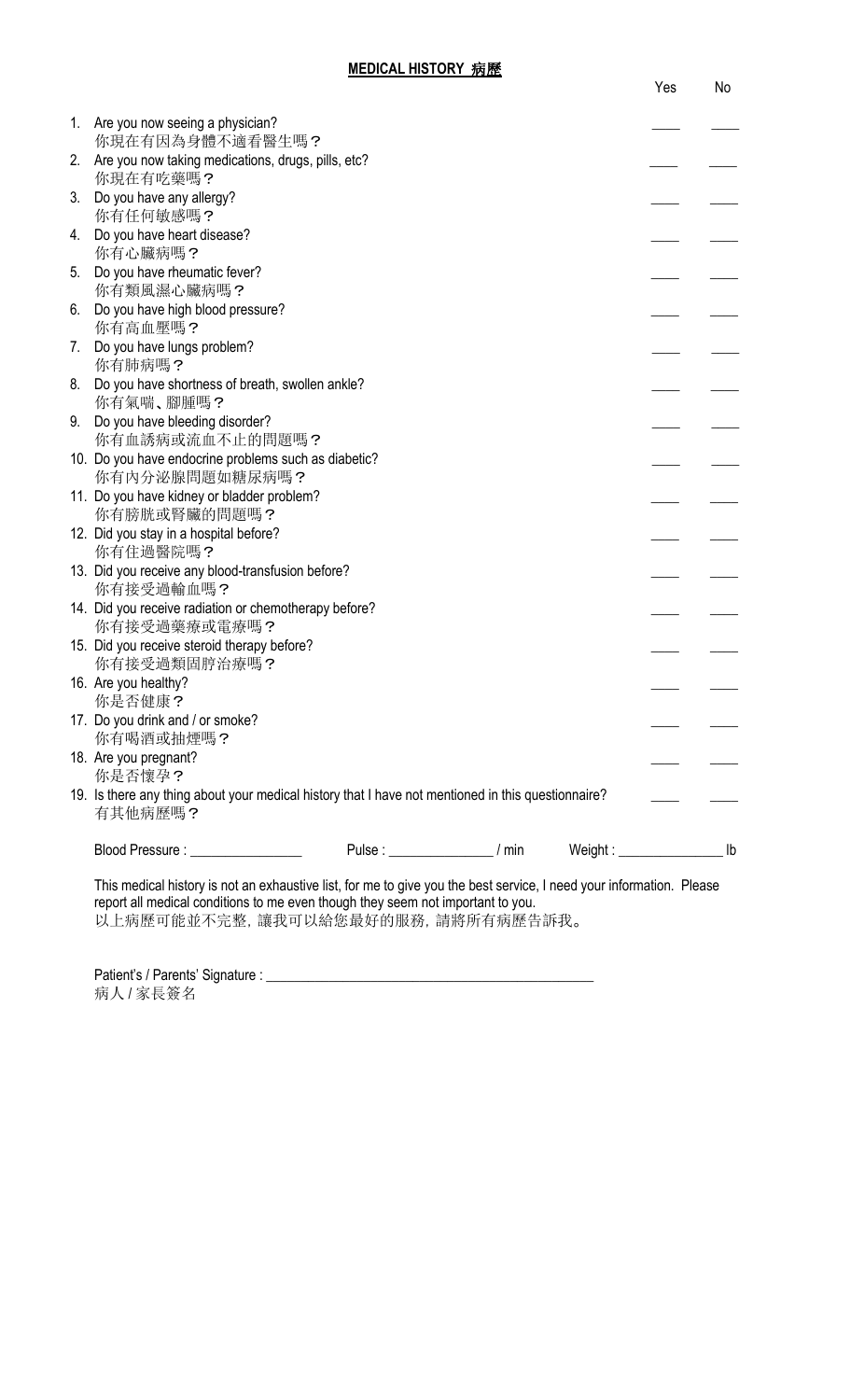| DENTAL HISTORY (1) 病歷 |  |
|-----------------------|--|
|                       |  |

|    |                                                                                    | Yes                  | No |
|----|------------------------------------------------------------------------------------|----------------------|----|
|    | 1. Why are you here today?<br>你今天到診目的是:                                            |                      |    |
|    | 2. Are you in pain now?<br>你現在有痛嗎?                                                 |                      |    |
|    | 3. Do your gums bleed when you brush your teeth?<br>刷牙有流血嗎?                        |                      |    |
|    | 4. Do you have sores in your mouth frequently?<br>常常有口腔潰瀾嗎?                        |                      |    |
| 5. | Do you habitually grind or clench your teeth?<br>有沒有咬牙的習慣?                         |                      |    |
|    | 6. Do you have jaw joint pain before?<br>牙關節有痛嗎?                                   |                      |    |
|    | 7. Do you have braces before?<br>牙齒有沒有接受過矯正?                                       |                      |    |
|    | 8. Do you have dry mouth all the time?<br>時常口乾嗎?                                   |                      |    |
| 9. | Do you have teeth sensitivity to cold or heat?<br>牙齒有對冷熱敏感嗎?                       |                      |    |
|    | 10. Do you have spaces between your teeth?<br>有過大的牙縫嗎?                             |                      |    |
|    | 11. Do you know what is plaque?<br>有聽過甚麼是牙垢、垢膜嗎?                                   |                      |    |
|    | 12. Do you know what is calculus / tartar?<br>有聽過甚麼是牙石嗎?                           |                      |    |
|    | 13. Are you unhappy with the color or appearance of your teeth?<br>對牙齒的顏色、形狀是否不滿意? |                      |    |
|    | 14. Are you afraid of seeing a dentist?<br>看牙醫怕嗎?                                  |                      |    |
|    | 15. When did you last see a dentist? What was done?<br>上一次看牙是在何時?做過甚麼?             |                      |    |
|    | 16. Did you have the following dental work performed?                              |                      |    |
|    | 你有接受過以下治療嗎?                                                                        |                      |    |
|    | $\Box$ Full Mouth X-ray $\triangleq \Box$ X $\angle$<br>□ Denture 活動假牙             | Crown 固定牙冠<br>$\Box$ |    |
|    | □ Root Canal Therapy 根管治療<br>□ Bridge 固定牙橋                                         | □ Filling 補牙         |    |
|    | 17. How is your dental health?<br>你的口腔衛生如何?                                        |                      |    |
|    | □ Poor 很差<br>□ Fair普通<br>□ Good 很好                                                 | □ Excellent 十分好      |    |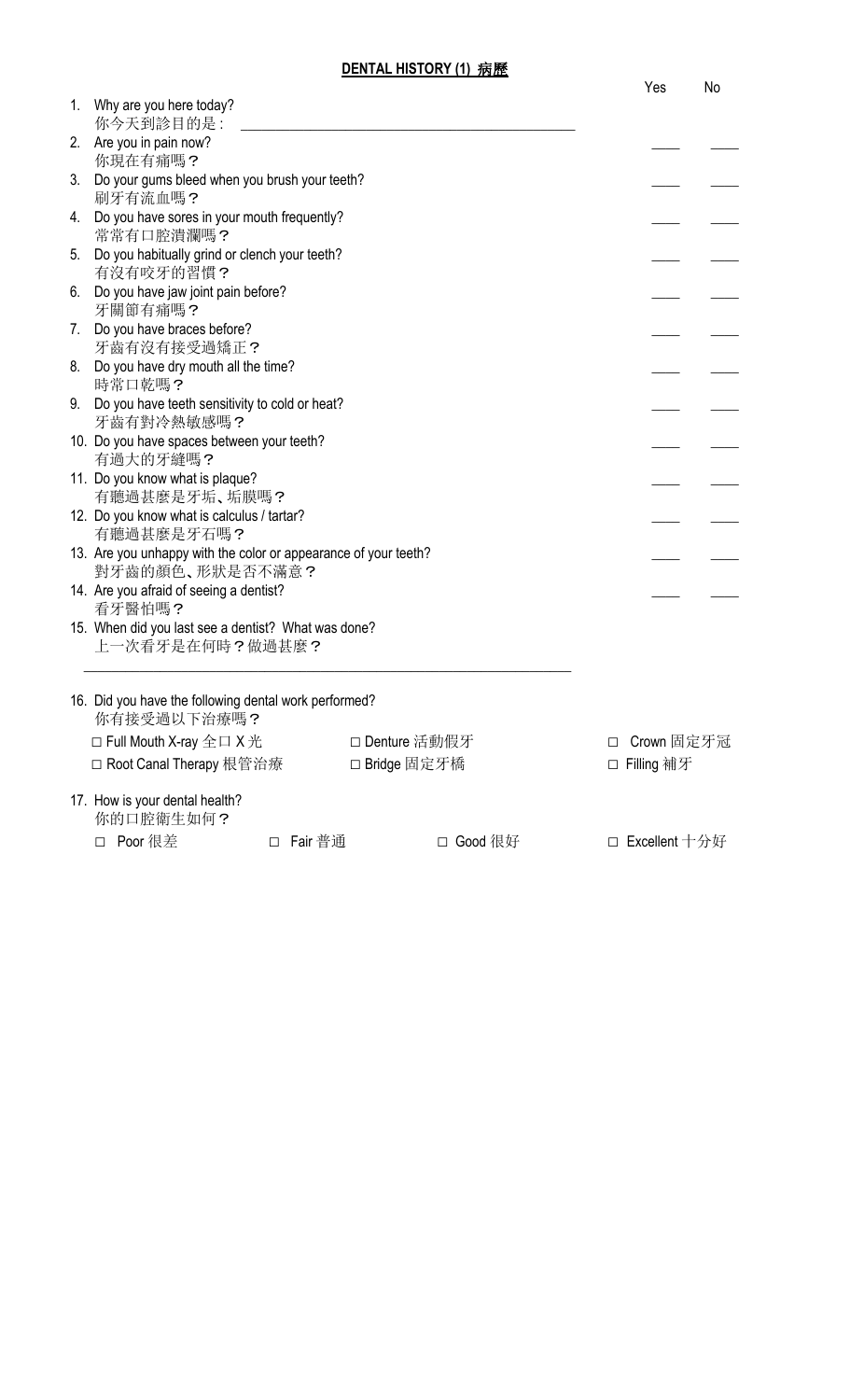## DENTAL HISTORY (2) 病歷

| 1. How often do you brush your teeth? 刷牙次數                                                                |              |                |              |                |   |                                                                                                                                                                                                                                                              |  |
|-----------------------------------------------------------------------------------------------------------|--------------|----------------|--------------|----------------|---|--------------------------------------------------------------------------------------------------------------------------------------------------------------------------------------------------------------------------------------------------------------|--|
| 0                                                                                                         | $\mathbf{1}$ | $\overline{2}$ | $\mathbf{3}$ | 4              | 5 | times per day / week / month                                                                                                                                                                                                                                 |  |
| 2. How often do you floss your teeth? 用牙線次數                                                               |              |                |              |                |   |                                                                                                                                                                                                                                                              |  |
| $\mathbf 0$                                                                                               |              | $1 \t 2$       | $\mathbf{3}$ | 4              | 5 | times per day / week / month                                                                                                                                                                                                                                 |  |
| 3. How often do you use mouth wash? 漱口次數                                                                  |              |                |              |                |   |                                                                                                                                                                                                                                                              |  |
| $\mathbf 0$                                                                                               |              | $1 \t 2 \t 3$  |              | $\overline{4}$ | 5 | times per day / week / month                                                                                                                                                                                                                                 |  |
| 4. Do you use any other dental health aid? If yes, please specify:<br>有用其他口腔清潔用品嗎?請註明。                    |              |                |              |                |   |                                                                                                                                                                                                                                                              |  |
|                                                                                                           |              |                |              |                |   |                                                                                                                                                                                                                                                              |  |
| Consent:                                                                                                  |              |                |              |                |   |                                                                                                                                                                                                                                                              |  |
| be indicated. I also give permission to take photographs for clinical purposed.<br>本人同意接受治療,包括麻醉及拍攝有關的相片。 |              |                |              |                |   | I hereby give consent to any member of the staff of the Medical Dental Service to perform any treatment or operation on myself,<br>my spouse, my son, my daughter as they deem necessary. This includes the giving of any local or general anesthetic as may |  |
| 病人/家長簽名                                                                                                   |              |                |              |                |   | 日期                                                                                                                                                                                                                                                           |  |
|                                                                                                           |              |                |              |                |   |                                                                                                                                                                                                                                                              |  |
| Signature on File:                                                                                        |              |                |              |                |   |                                                                                                                                                                                                                                                              |  |
|                                                                                                           |              |                |              |                |   | I hereby authorize that as long as Dr. John Wai-lun Sung keeps this document of file, he may use it to represent my consent in<br>filling for insurance payment of any dental procedures he has performed for myself or my dependents.                       |  |
|                                                                                                           |              |                |              |                |   | Payment of the group insurance benefits otherwise payable to me will be made directly to Dr. John Wai-lun Sung.                                                                                                                                              |  |
| I authorize the release of any information relating to these claims.                                      |              |                |              |                |   |                                                                                                                                                                                                                                                              |  |
| 受保人簽名                                                                                                     |              |                |              |                |   | 日期                                                                                                                                                                                                                                                           |  |